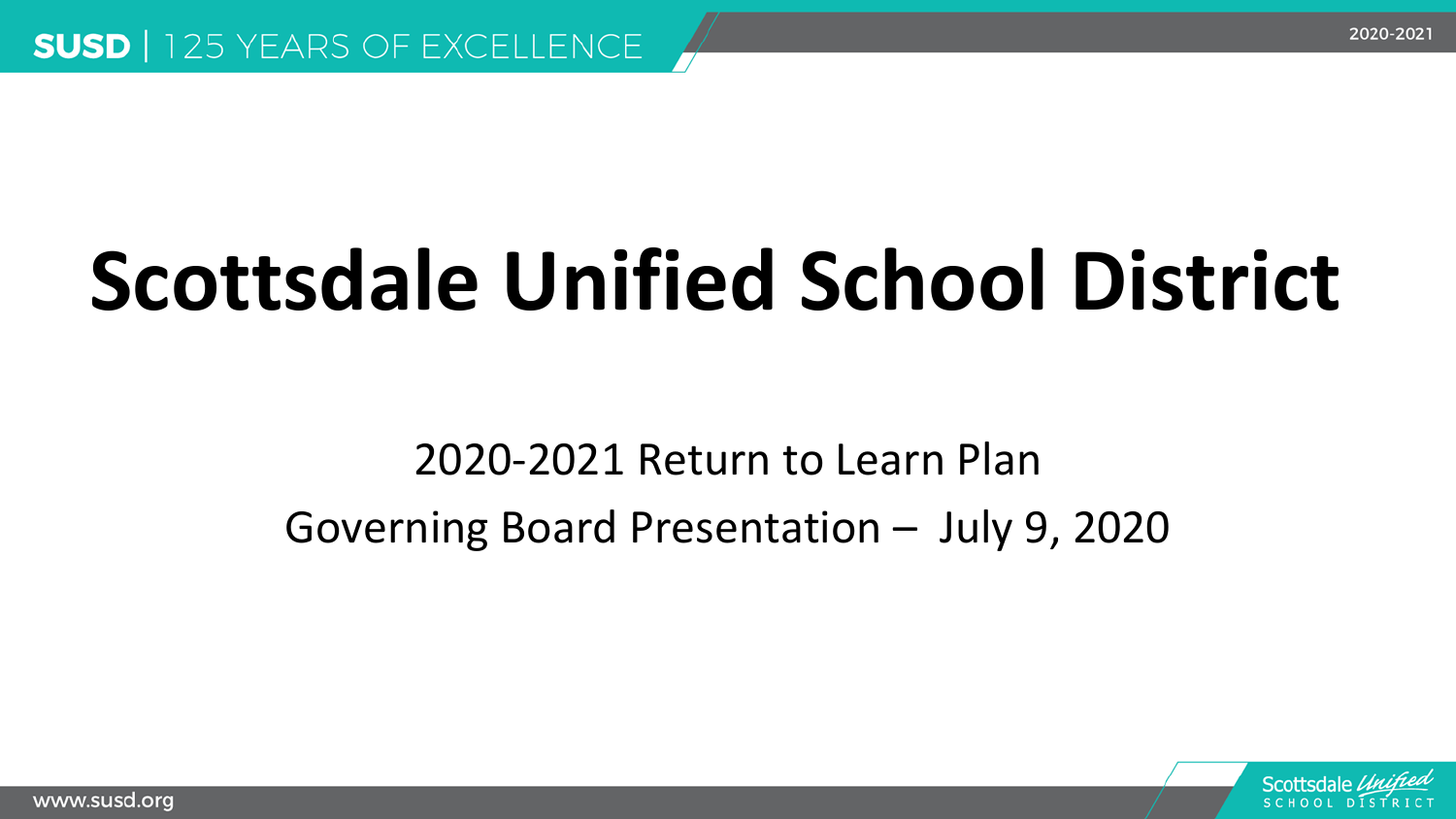## **Priorities for Reopening**

- $\sqrt{\ }$  Ensure rigorous, relevant and responsive instruction throughout all learning models that is aligned with SUSD's Core Purpose and Values
- $\sqrt{\phantom{a}}$  Prioritize the safety of all stakeholders
- ✓ Provide SUSD families with choices to best meet their needs
- $\sqrt{\ }$  Ensure fiscally responsible decision-making
- ✓ Provide social-emotional support for students and staff
- ✓ Provide ongoing, relevant professional development for teachers and staff on best teaching practices for all models

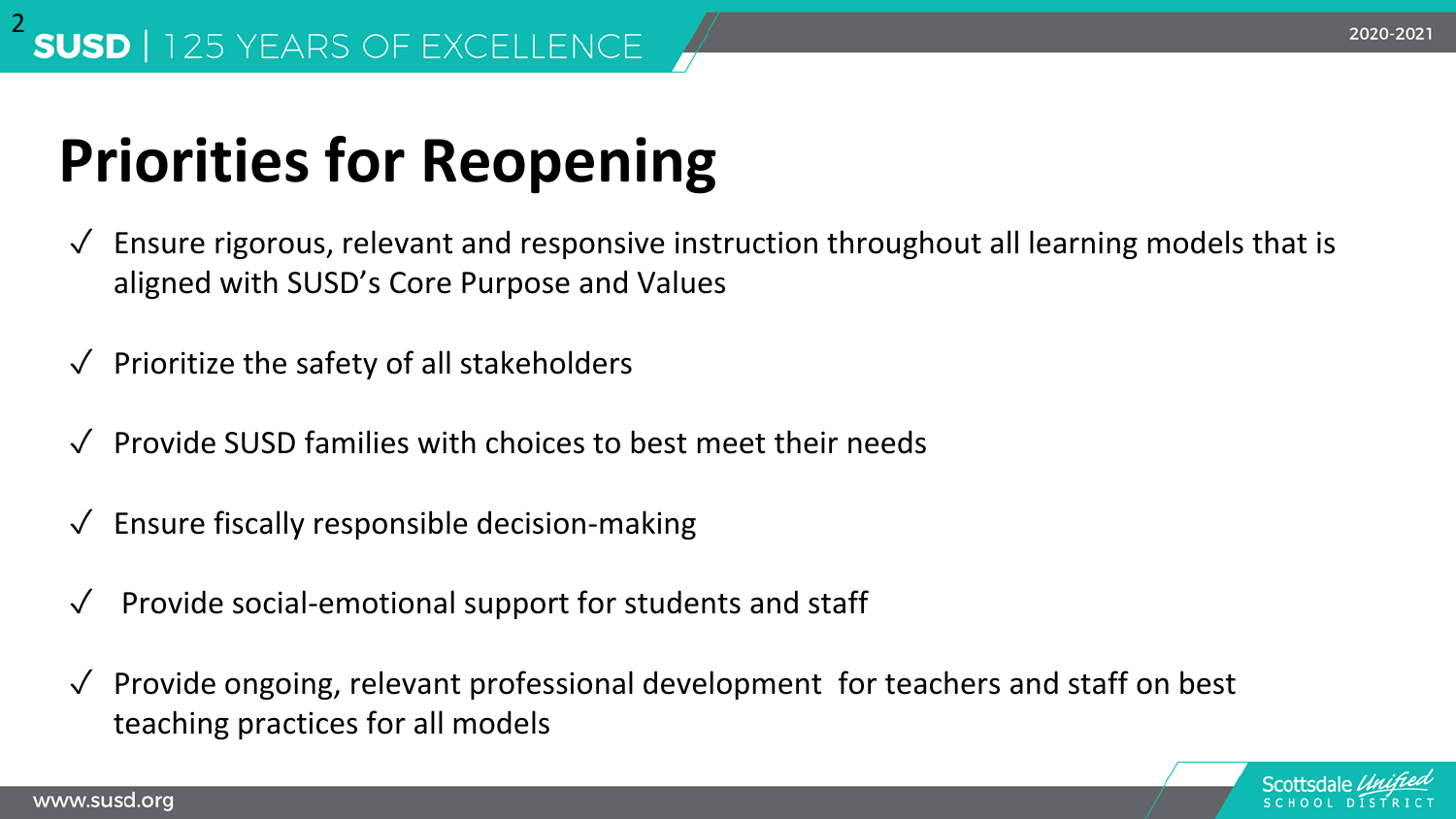#### **Reopening Options Presented July 7th**

**Full Return On-site**  $(Pre-K-12)$ 





SCHOOL DISTR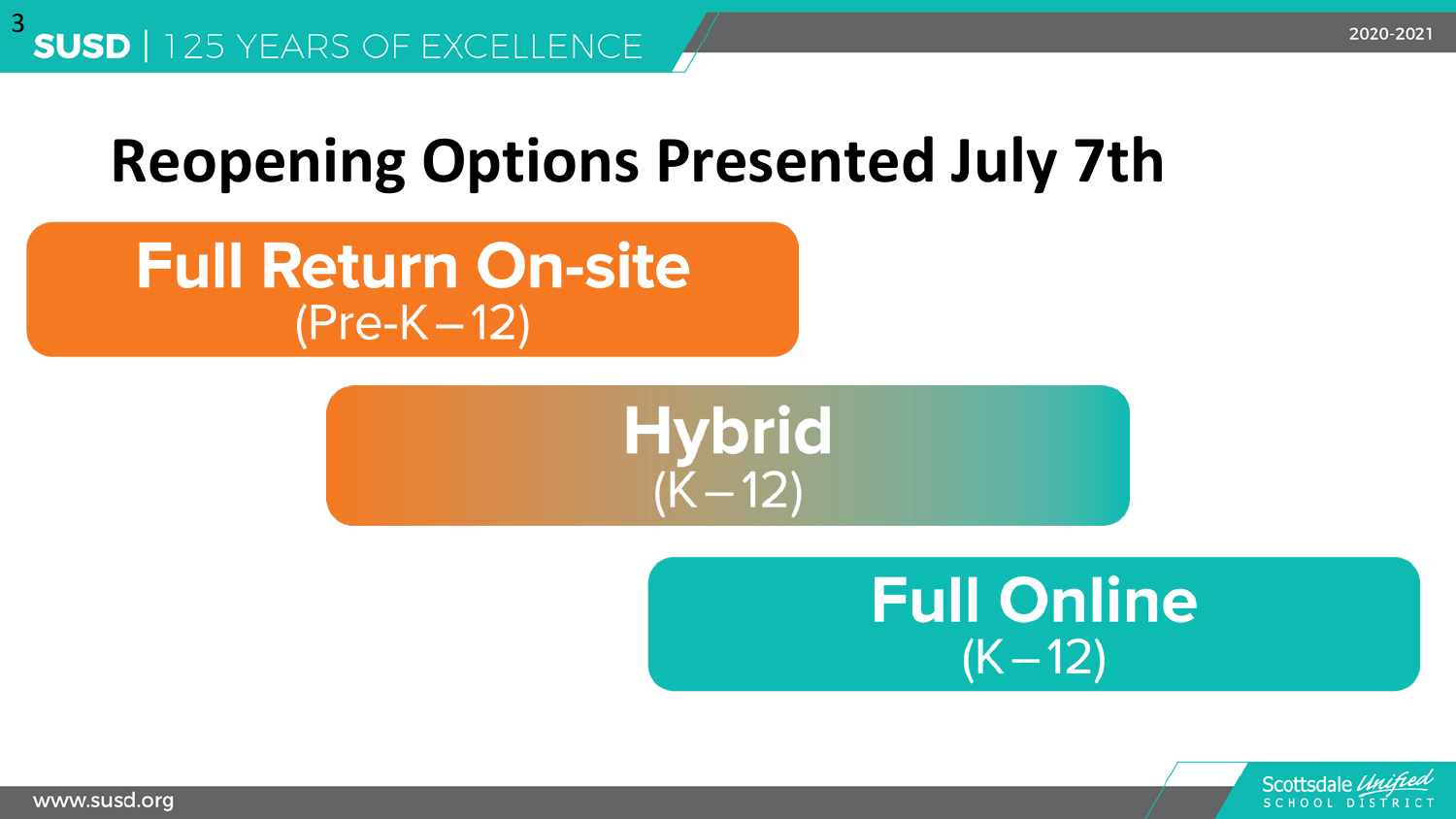## **Community Feedback**

- ✓ Since Tuesday, we have received feedback from parents, students, teachers, staff, administrators, and community members through hundreds of:
	- Let's Talk comments and questions
	- Thought Exchange feedback
	- Emails
	- Phone calls
	- **SUSD social media comments**
- ✓ Additional staff communication:
	- Meetings with administrators
	- Question-and-answer sessions with teachers, classified staff, and administrators
	- Follow-up meeting with Teaching and Learning Subcommittee

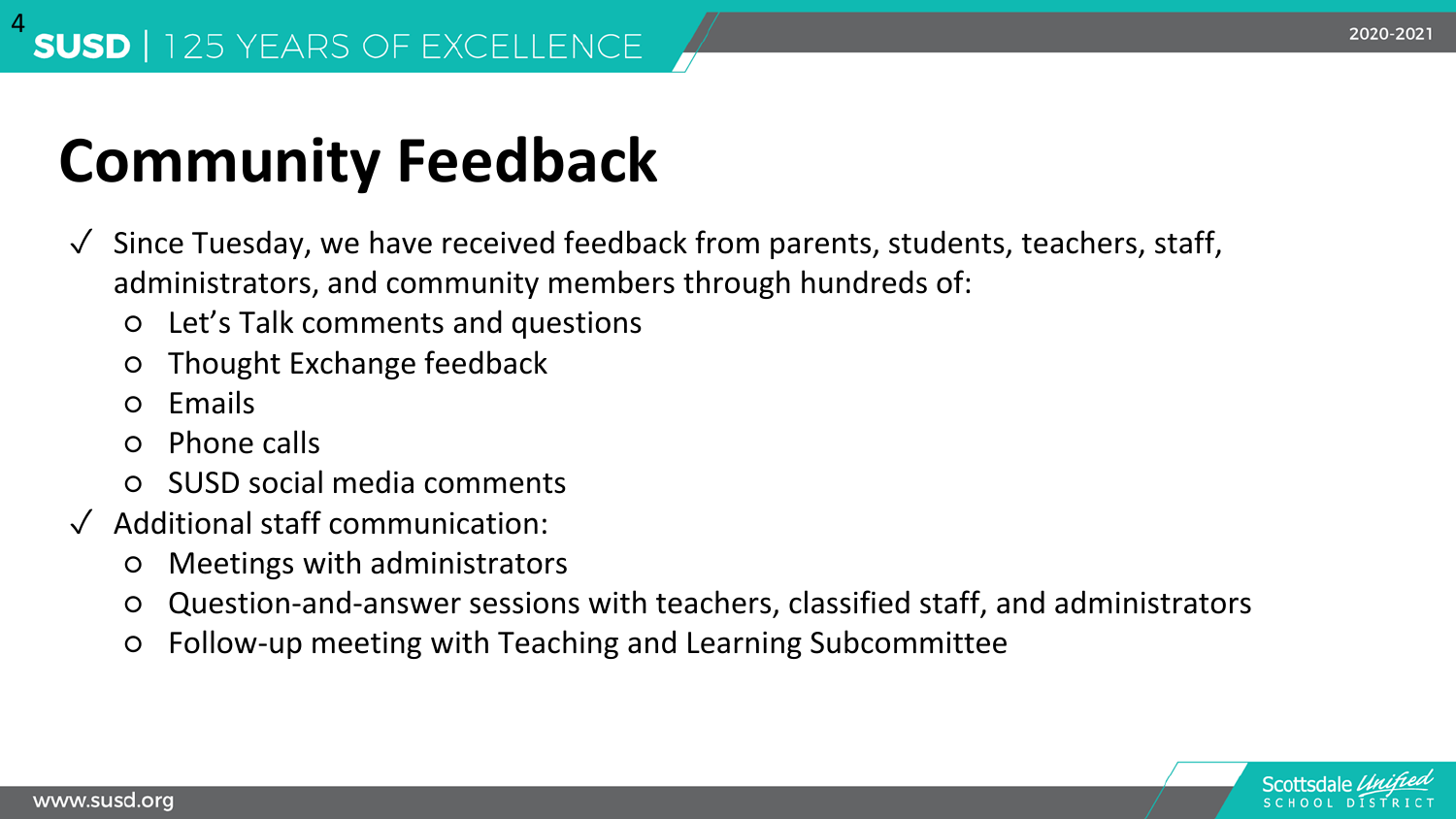## **Overall Trends Noted in Feedback**

- $\sqrt{\ }$  Equity concerns between in-person model and online model, including grading differences in models
- ✓ Equity concerns related to accessing models due to transportation challenges
- ✓ Overall concerns and questions with Hybrid model
- $\sqrt{\ }$  Strong opinions for both in-person return, as well as only doing so when it is safe to do so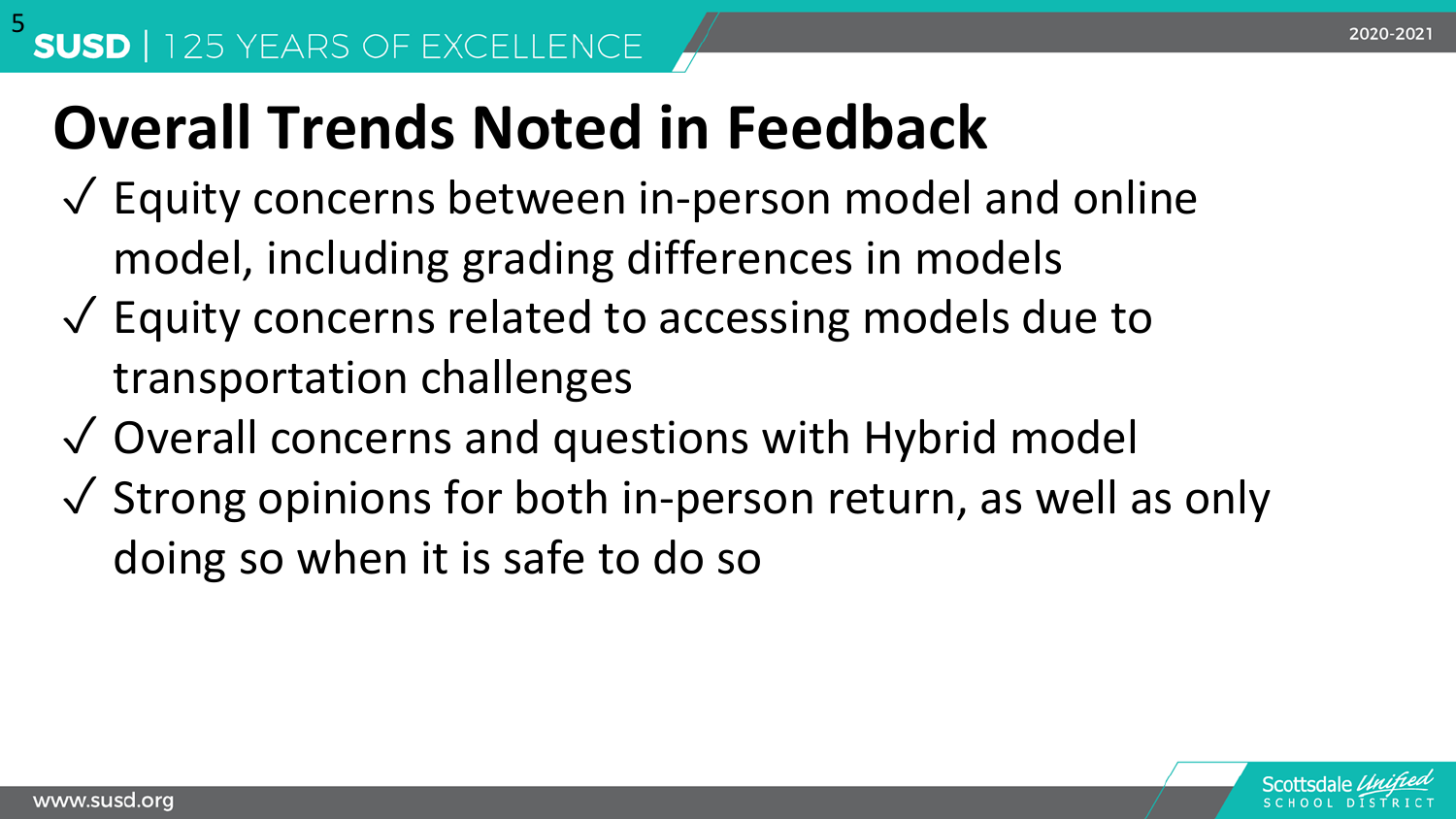## **Feedback on Hybrid Model**

- $\sqrt{\ }$  Many questions received specific to making the Hybrid work for each family
- ✓ Due to the complexity of the model, stakeholders expressed confusion and uncertainty
- $\sqrt{\ }$  Families expressed a need to customize the model, including:
	- Choosing days of attendance
	- Having students in multiple schools attending on different days/times
	- Choosing classes that would be online versus in-person
	- Choosing AM and PM
	- Ensuring specialized/signature programs continue
	- Expecting assurance of full, CDC safety recommendations in this model
- ✓ Principals/Counselors/Teachers expressed concerns about:
	- Re-creation of master schedules for all secondary students
	- Selection of AM/PM for each student
	- Specialty programming not being available in the online environment
	- Classes unique to some campuses not offered online

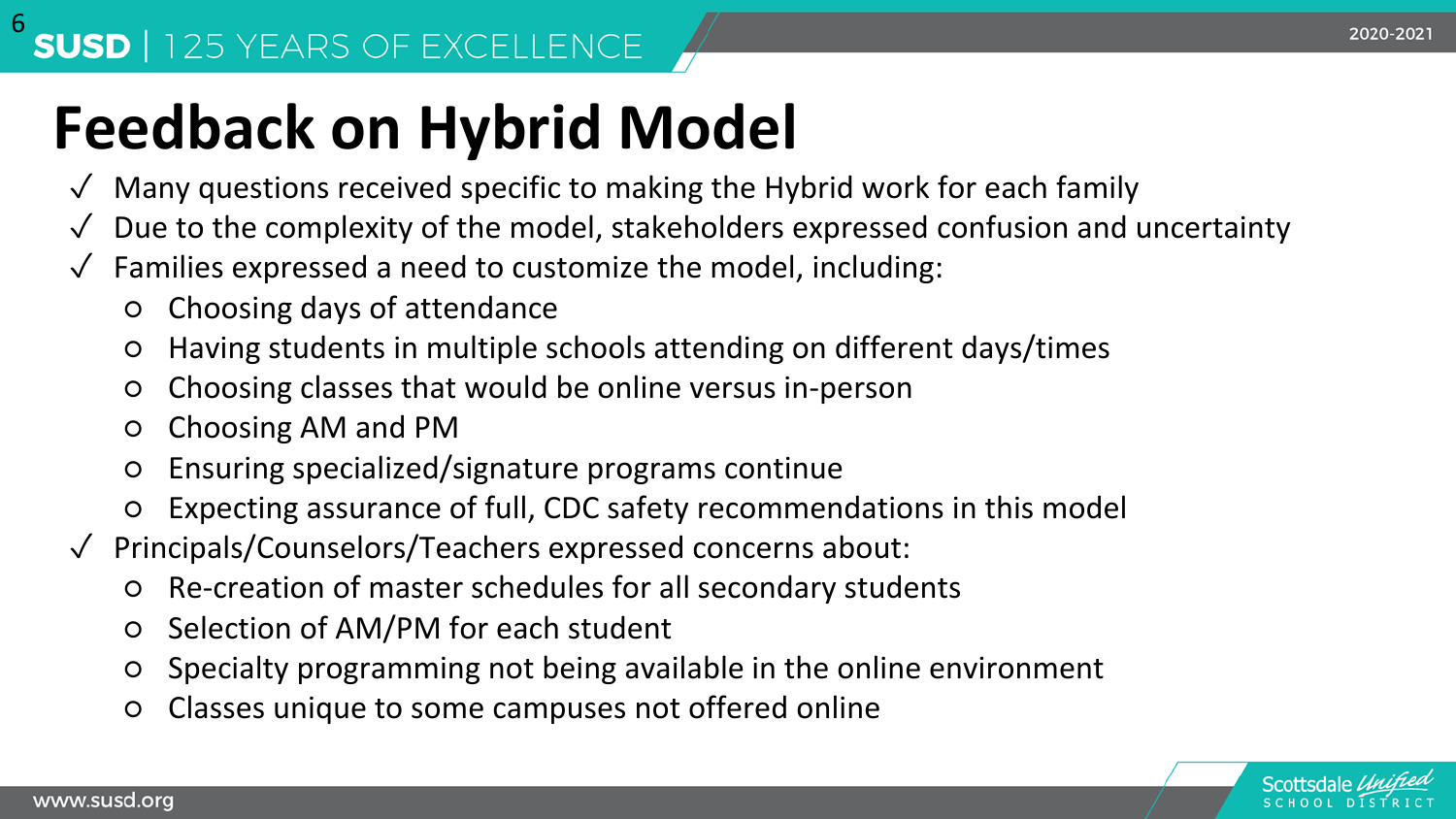#### 7

## **Revised Recommendation for Reopening**

- ✔ **After processing the feedback, we are revising our recommendation to not include the Hybrid model in the "Return to Learn" plan.**
- ✔ SUSD students "Return to Learn" on August 10, 2020, the scheduled first day of school.
- ✔ Virtual learning will occur through an Enhanced Distance Learning Model and Scottsdale Online.
- ✔ Plan for in-person return the day after Labor Day, provided schools are permitted to return at that time. **SUSD Enhanced Distance Learning will continue until we are able to implement the Full Return plan. Scottsdale Online students will continue their learning through Scottsdale Online.**

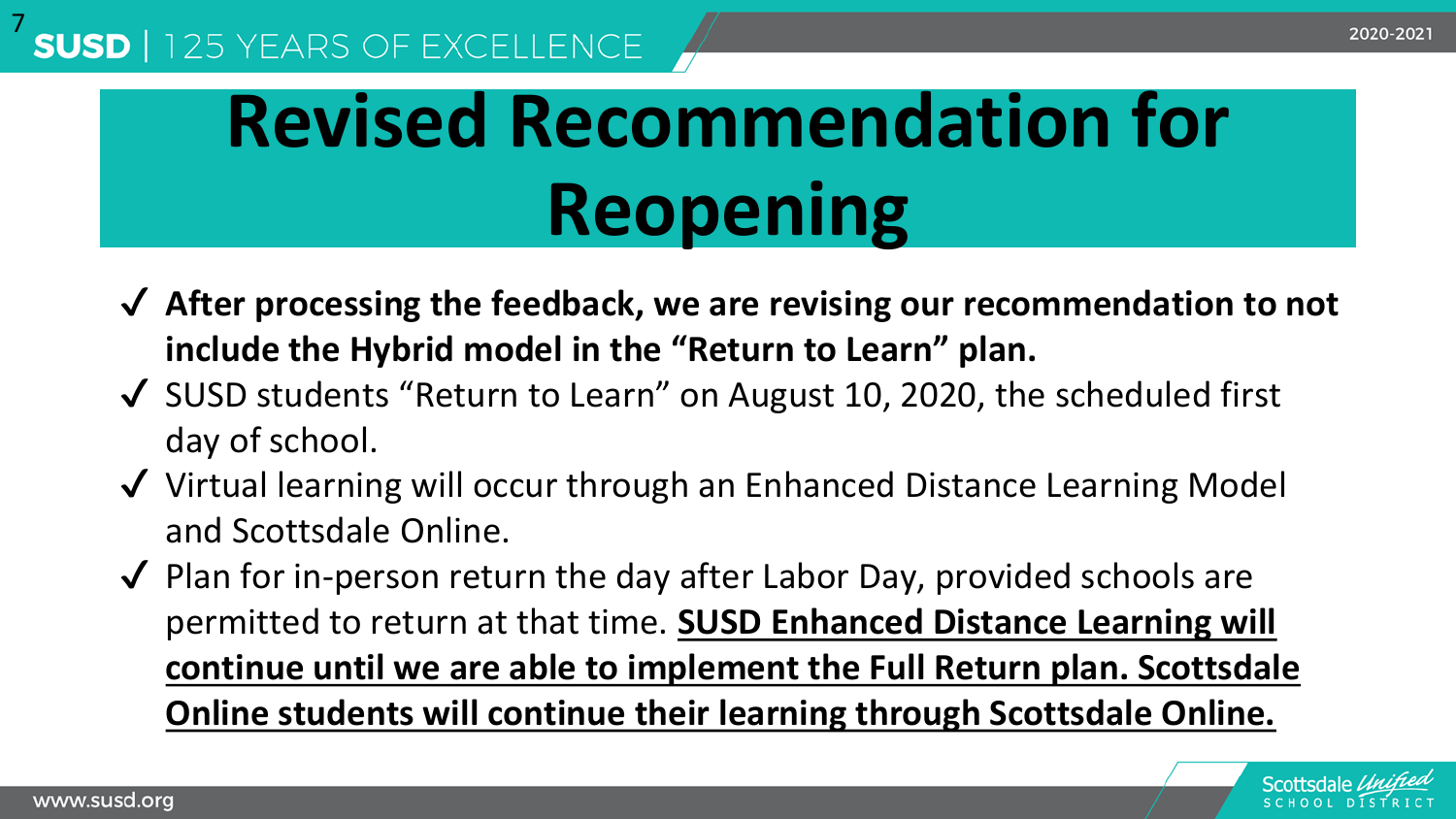#### **Delayed Start Final Recommendation**

| <b>Model</b>                                             | <b>Learning Plan</b>             |
|----------------------------------------------------------|----------------------------------|
| Full Return On-site<br>• $K-12$<br>• Preschool and Pre-K | Full, Enhanced Distance Learning |
| <b>Full Online</b>                                       | <b>Scottsdale Online</b>         |

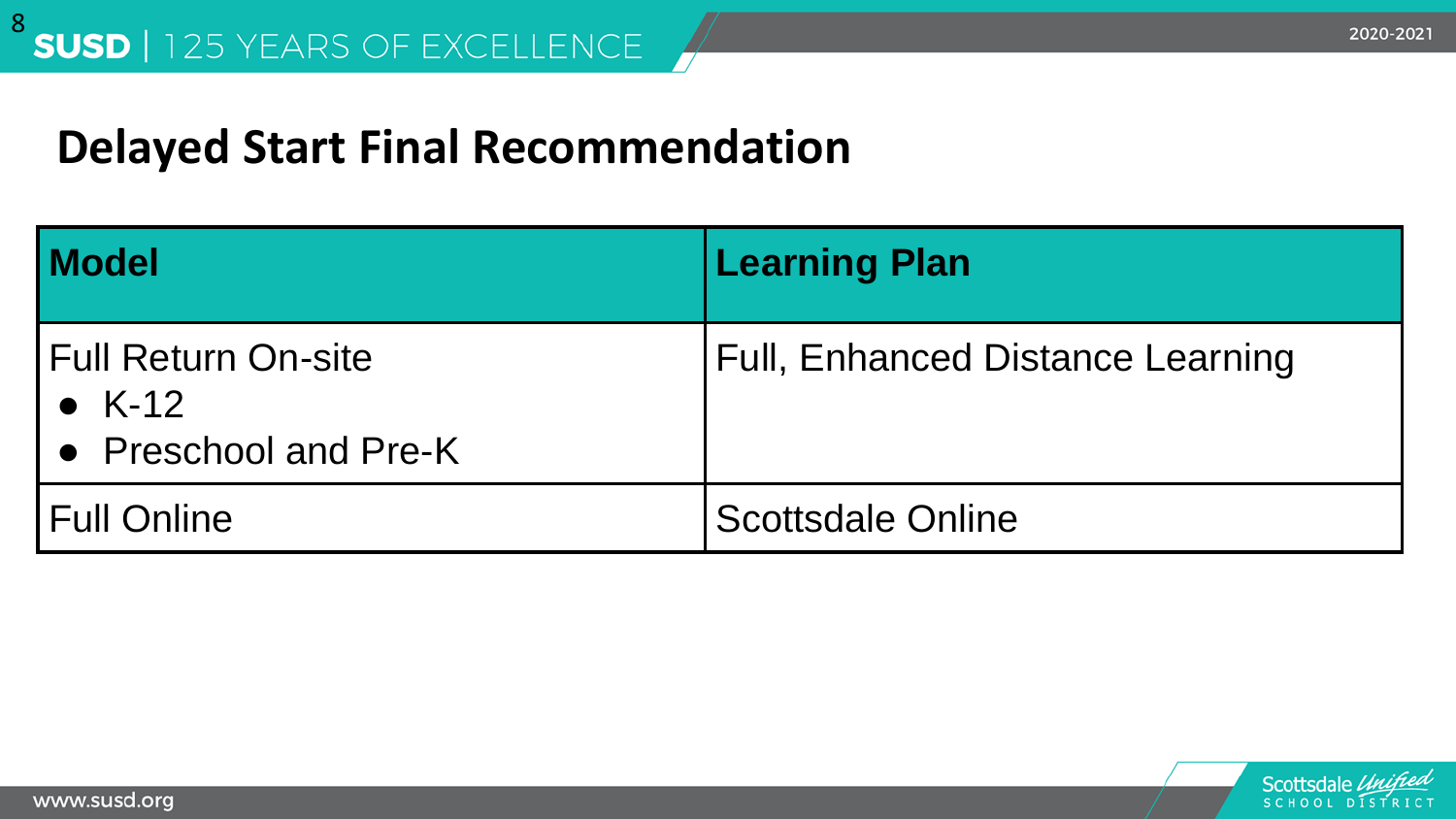### Making an Informed Decision

Parents will receive a commitment form early next week via email to select a learning model for each of their students.

- $\sqrt{\ }$  Specific model information will be provided with the commitment form and on our website so families can make informed decisions.
- ✓ Information will include:
	- Video of the Scottsdale Online experience for elementary and secondary students
	- Time commitment for online learning, by grade span, for students and expected level of parent support
	- FAQs for models, Special Education, English Language Learning, Gifted, and school specialty programs